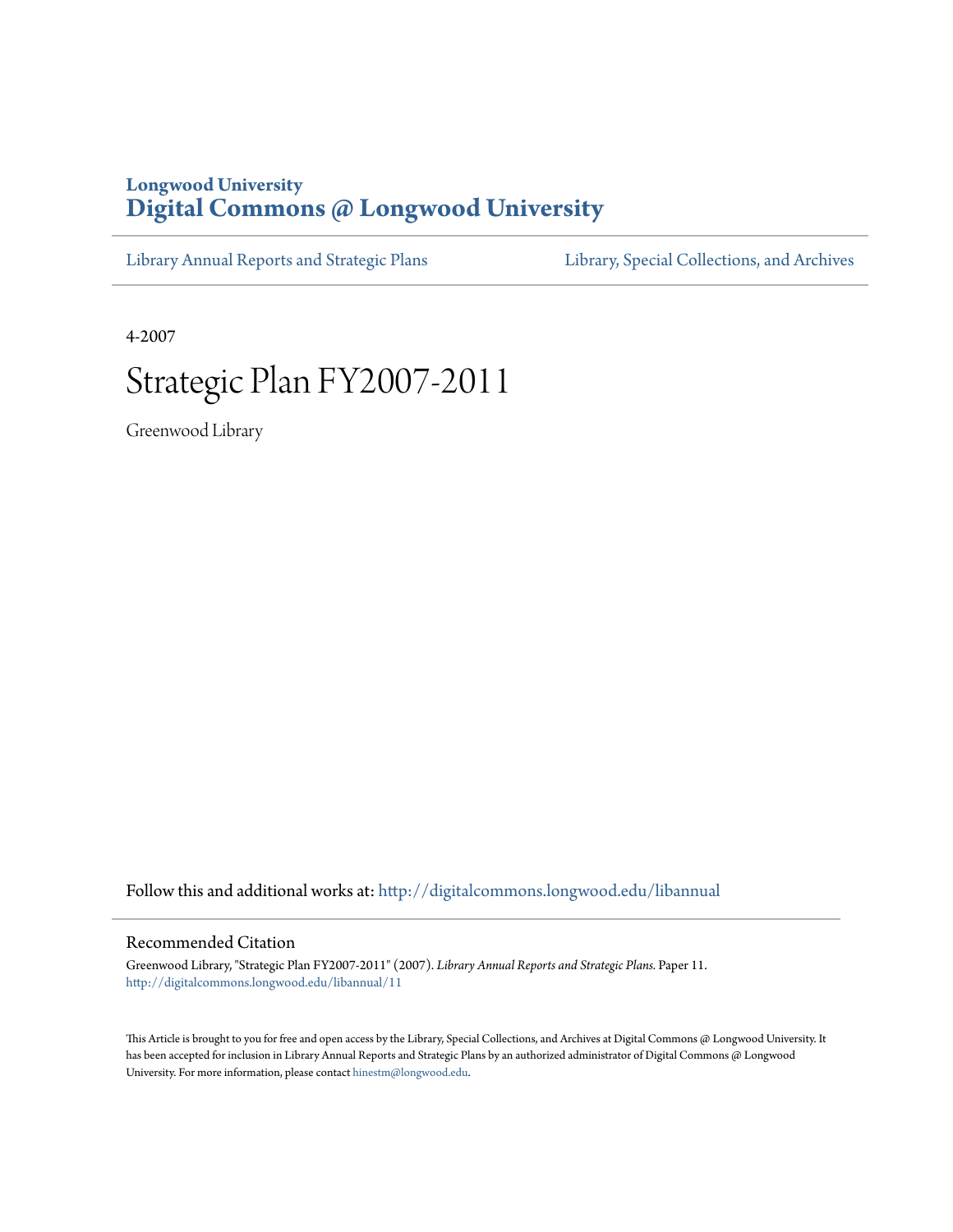# Strategic Plan FY2007-2011

## Library Mission Statement

The Janet D. Greenwood Library affirms the University's dedication to the development of citizen leaders. Through its collections, information literacy programs and services, the Library supports the University's efforts to prepare students to make positive contributions to the common good of society. Further the Library assists in the regional economic, cultural and educational advancement of south central Virginia. The Library serves all users, but affirms the centrality of its primary users: Longwood students, faculty and staff.

# Library Vision Statement

The Greenwood Library partners with Longwood University students, faculty and staff to be a technology-based, learning-centered environment that is integral to the intellectual exchange, scholarly communication, cultural enrichment, lifelong information literacy, and creative expression of the Longwood community.

In an increasingly diverse society, the Library supports the principles of academic and intellectual freedom and extends to each of its users the same commitment in its services and collections.

# Library Goals

### *Assessment*

Create a climate of assessment to identify areas of improvement, enhance services, facilitate change, and eliminate programs which no longer meet the needs of our users.

- 1. A committee will be assigned to help the chair with assessment activities.
- 2. Continue to develop an assessment component that is integrated into all Library and Learning Services programs to provide regular data on viability, effectiveness, and areas for improvement.
- 3. Continue to evaluate library services, programs and communications utilizing a variety of assessment tools, including surveys, needs analysis, focus groups, and quantitative data analysis.
- 4. Conduct a major service quality survey such as LibQUAL+ every two or three years for longitudinal and peer benchmarks as well as to identify areas for improvement and more targeted assessment.
- 5. Conduct a complete collection analysis in 2008 and on a biennial basis thereafter, utilizing tools such as WorldCat Collection Analysis and Ulrich's Serials Analysis, to provide recommendations for improving the respective collections and to support academic department accreditation requirements.
- 6. Inform the Longwood community of assessment efforts, results and trends through the library website, the biennial assessment report and other means of communication identified by the Marketing Committee.
- 7. Collaborate with the Office of Institutional Assessment and Research to participate in campus-wide assessment opportunities.
- 8. Analyze assessment data to improve programs and processes.

## *Budget*

To accomplish the goals of the strategic plan, the campus needs to establish a minimum budget for the library of 6% of campus Education and General Fund expenditures.

## *Information Literacy*

Develop information literacy programs that contribute to intellectual endeavors and lifelong learning.

1. The Instruction/Reference Services Librarian will be responsible for this activity.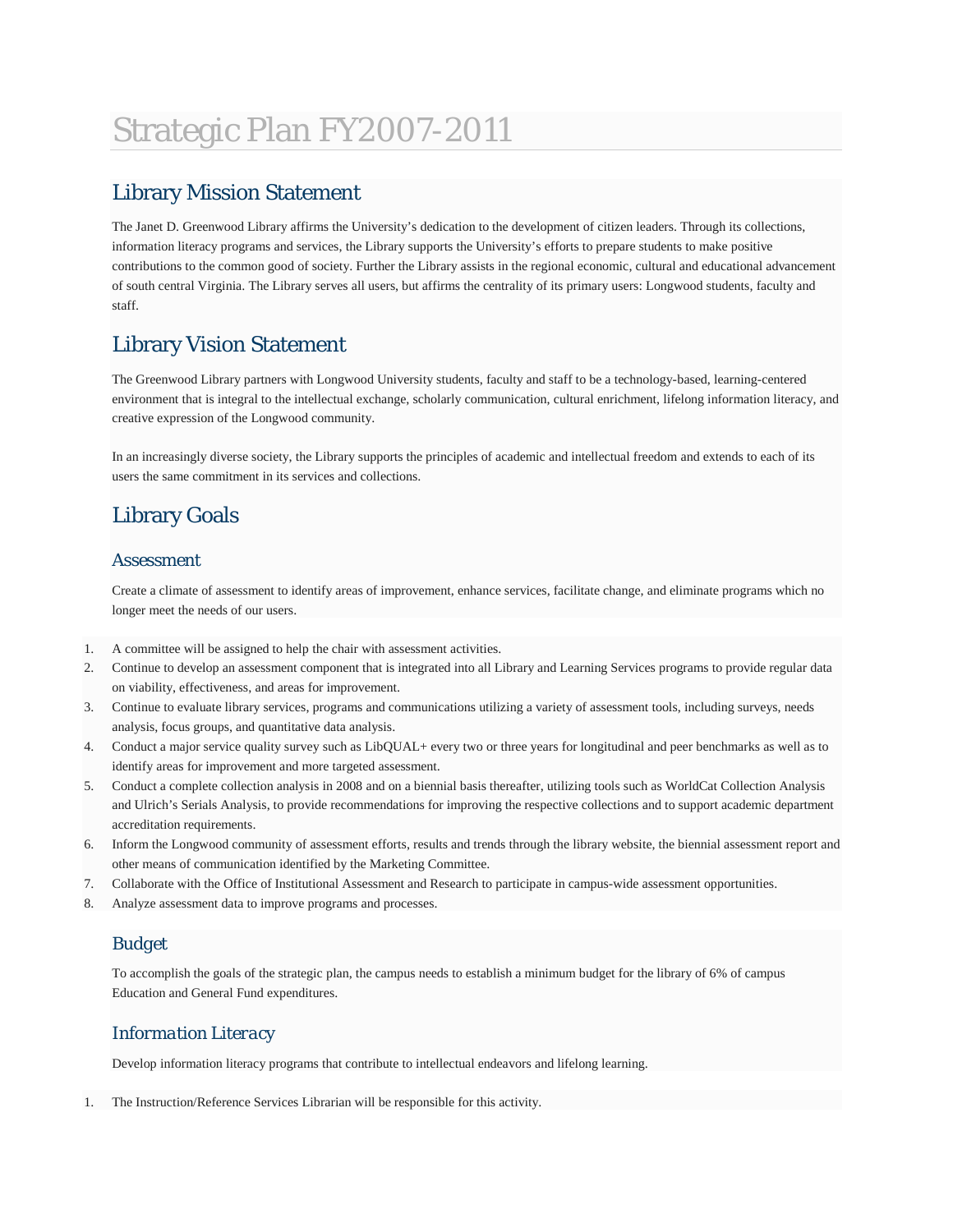- 2. Continue to integrate basic information literacy competency skills in lower level classes.
- o Collaborate with English 150 Coordinator to create a formalized program.
- o Collaborate with LSEM Coordinator to create a formalized program.
- 3. Continue to collaborate with faculty to incorporate information literacy in progressive stages into all levels of instruction for each discipline.
- 4. Continue to organize a program where faculty will create information literacy components at the discipline level in collaboration with the information specialists in their area.
- o Seek support from the Deans Council, Office of Academic Affairs, the Academic Advising Committee, and Faculty Senate.
- 5. Continue to incorporate technological literacy skill components, including integrated Library and User Support Services activities.
- 6. Continue to increase pedagogy skills among library instruction staff.
- o It will be the responsibility of the Instruction/Reference Services Librarian to develop a training program for this goal.
- 7. Continue to utilize technology as appropriate to enhance information literacy programs.
- o This activity will involve the new Web Services Specialist and the Assistant Instructional Design Librarian (blended/cyber librarian).

#### *Learning Center*

The Learning Center will support the University's efforts to encourage lifelong learning and support retention.

- 1. Find ways to integrate the Learning Center and the Library into a better whole.
- 2. Be student-oriented with a cooperative attitude to problem solving in their academic lives.
- 3. Continue to provide coaching services that will enhance students' out-of-class work.
- 4. Collaborate with other offices/persons (Academic Affairs, international students, Dean's Offices, etc.) on campus to provide valuable educational experiences.

### *Library as a Holistic Learning and Teaching Space*

Transform the Library's physical space into a welcoming formal and informal learning and teaching environment that is an intellectual, cultural and learning commons for the University.

- 1. The Dean of the Library and Learning Services will continue to coordinate this effort with the implementation of Phase Two.
- 2. Implement Phase Two of the redesign of library space.
- 3. Collaborate with faculty, students, IITS, Learning Center, and Student Affairs to facilitate integrative teaching and learning activities, i.e., creation of multi-functional teams to accomplish this goal.
- 4. Plan for the redesign, renovation and expansion of the Library addition (2010-2012).
- 5. Enhance access to services and collections:
- o Library catalog and bibliographic control

#### *Marketing*

Promote and market the Library as a learning and teaching space and its resources and services to current and potential constituencies.

- 1. The Instruction/Reference Services Librarian will be responsible for marketing activities and working with the marketing committee to develop a marketing effort for the library.
- 2. Continue the development of an ongoing, systematic library promotion and publicity program.
- 3. Develop collaborative efforts with the University community, including student government, faculty, student services, public relations, etc.
- 4. Provide formal, regular communication with the University community, including an annual report.
- 5. Utilize a variety of resources and approaches, such as:
- o Exhibits (local, publisher, Library of Congress, Richmond Art Museum lending collections)
- o Reading groups